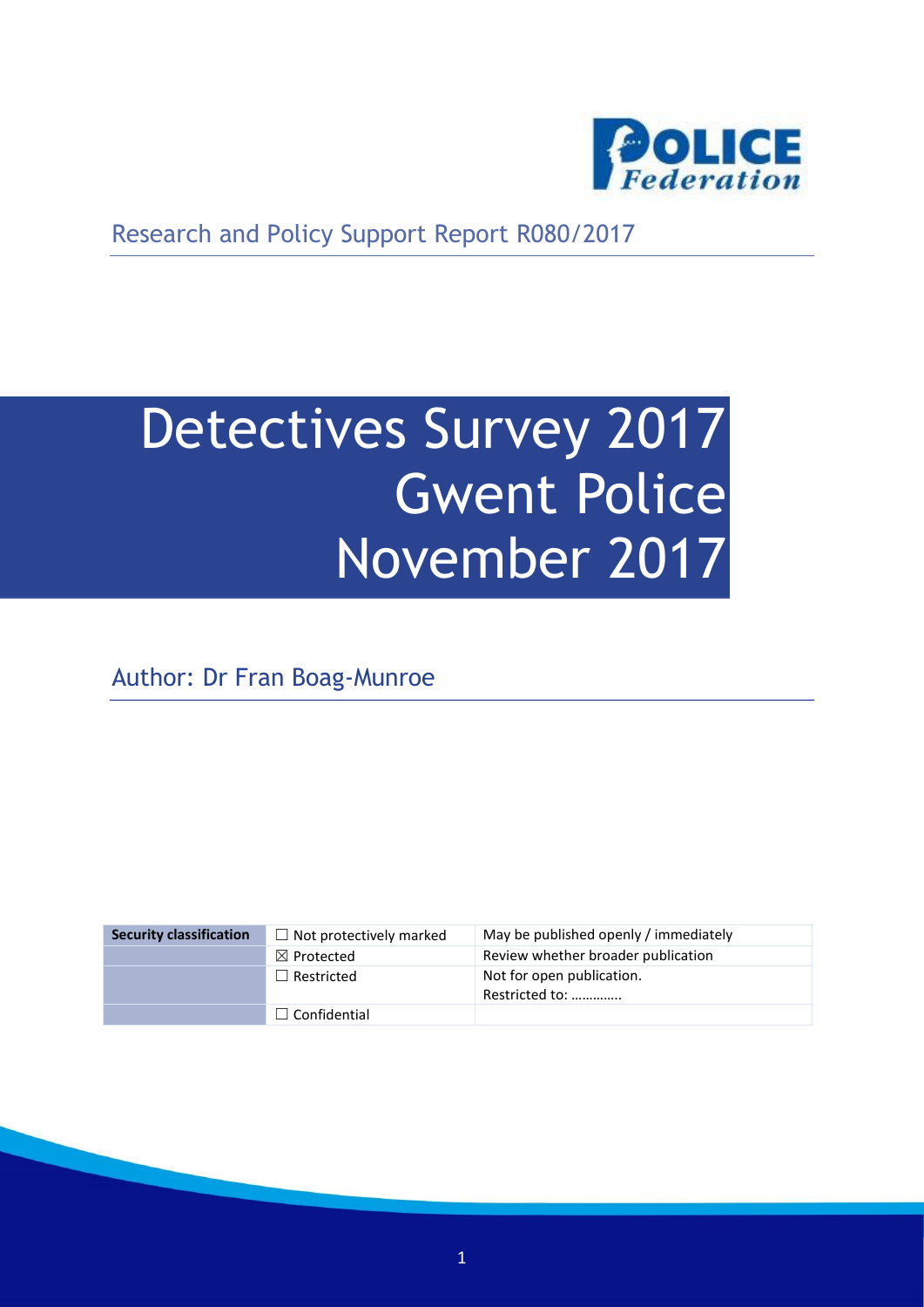#### **INTRODUCTION**

This report provides a summary of responses to the PFEW National Detectives Survey received from respondents in Gwent Police in 2017.

Some of the questions asked in this year's survey were the same as in the 2015 National Detectives Survey; this allowed us to monitor any changes since the last time the survey was conducted. Other questions were new to 2017, to be able to look in more detail at the context in which detectives are currently working.

Where appropriate, details of average responses for the police service as a whole are also presented, differences between the national and local responses have not been tested statistically and therefore any differences reported are for guidance only and must be treated with caution.

#### **RESPONSE RATE AND RESPONDENTS**

The National Detectives Survey 2017 opened on 1st September 2017 and closed on 24th September 2017. During this time, detective officers were invited to attend via the Police Federation's National Membership Database, as well as via local Joint Branch Boards and the National Detectives Forum mailing list.

**56 responses were received from detectives in Gwent Police**. There is still no accepted measure of the total number of detectives in England and Wales. It is therefore not possible to calculate a definitive response rate for the survey as a proportion of the total number of detectives. However, for comparison the number of responses received within Gwent Police was lower than when this survey was last conducted in 2015, when 71 responses were received.

## **IMPACT OF SERVICE CUTS**

**54% of respondents within Gwent Police said that service cuts have had a major impact on their morale**; this was lower than the national average, where 56% detectives said that service cuts have had a major impact upon their morale.

In addition, **25% of respondents within Gwent Police said service cuts have had a major impact upon their physical health and wellbeing, whilst 29% said that service cuts have had a major impact upon their mental health and wellbeing**. For comparison, in England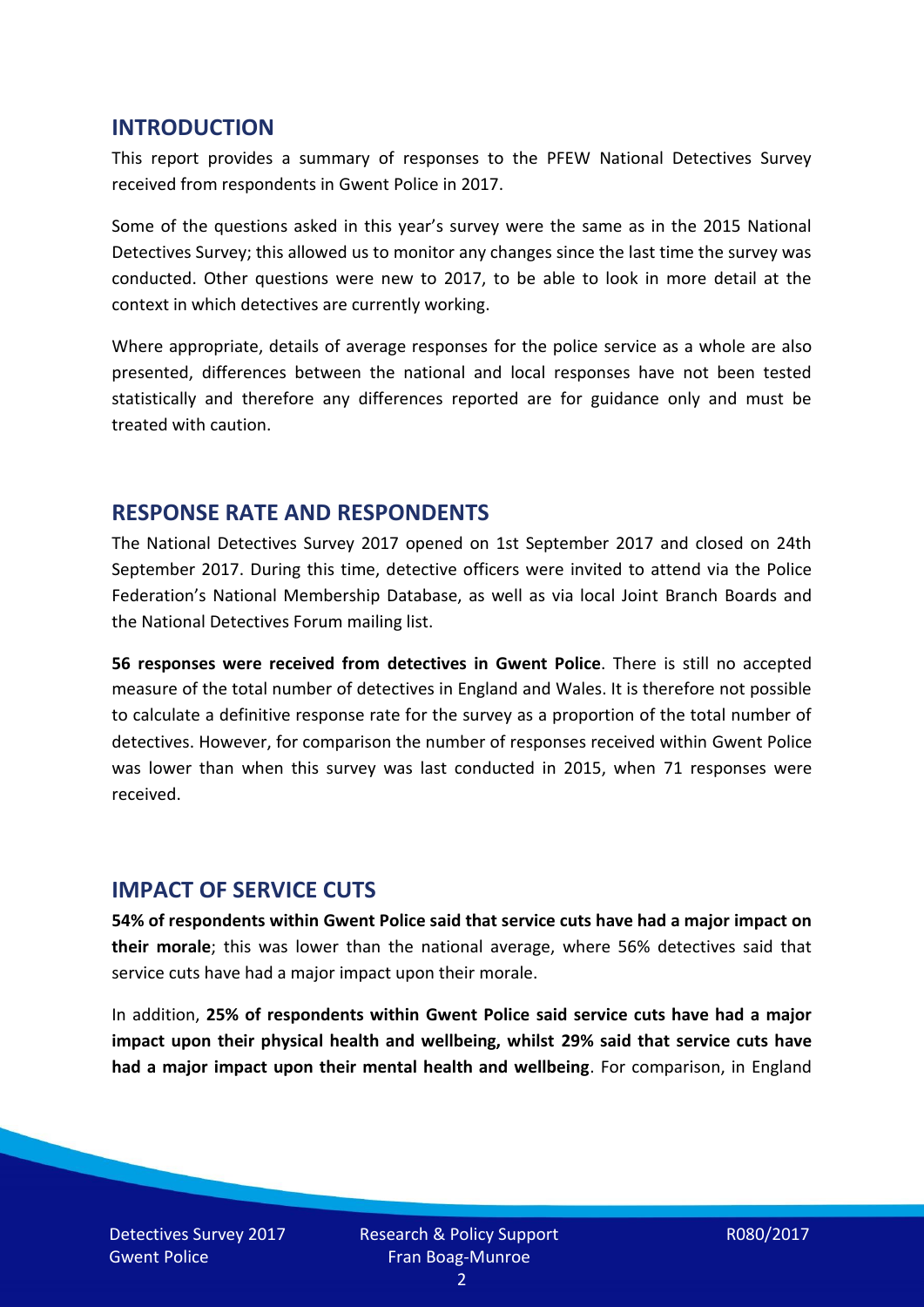and Wales as whole 27% of detectives said that service cuts have had a major impact on their physical health and wellbeing and also on their mental health and wellbeing.

| How, if at all, have<br>service cuts affected | No impact | <b>Minor impact</b> | <b>Moderate</b><br>impact | <b>Major impact</b> |
|-----------------------------------------------|-----------|---------------------|---------------------------|---------------------|
| Your morale                                   | 7%        | 13%                 | 27%                       | 54%                 |
| Your physical health and<br>wellbeing         | 16%       | 20%                 | 39%                       | 25%                 |
| Your mental health and<br>wellbeing           | 16%       | 25%                 | 30%                       | 29%                 |

**66% of respondents in Gwent Police said that service cuts have substantially increased their overall workload; 39% said that service cuts have substantially increased how fatigued they feel; and 32% said that service cuts have substantially increased how stressful they find their jobs**. Comparison of these proportions in Gwent Police to England and Wales as a whole can be found in the table below.

|                                    | <b>Gwent Police</b>                                     | <b>England and Wales</b>                                |
|------------------------------------|---------------------------------------------------------|---------------------------------------------------------|
| Your overall workload              | 66% substantially increased<br>(29% slightly increased) | 62% substantially increased<br>(32% slightly increased) |
| How fatigued you feel              | 39% substantially increased<br>(48% slightly increased) | 53% substantially increased<br>(38% slightly increased) |
| How stressful you find your<br>job | 32% substantially increased<br>(55% slightly increased) | 49% substantially increased<br>(41% slightly increased) |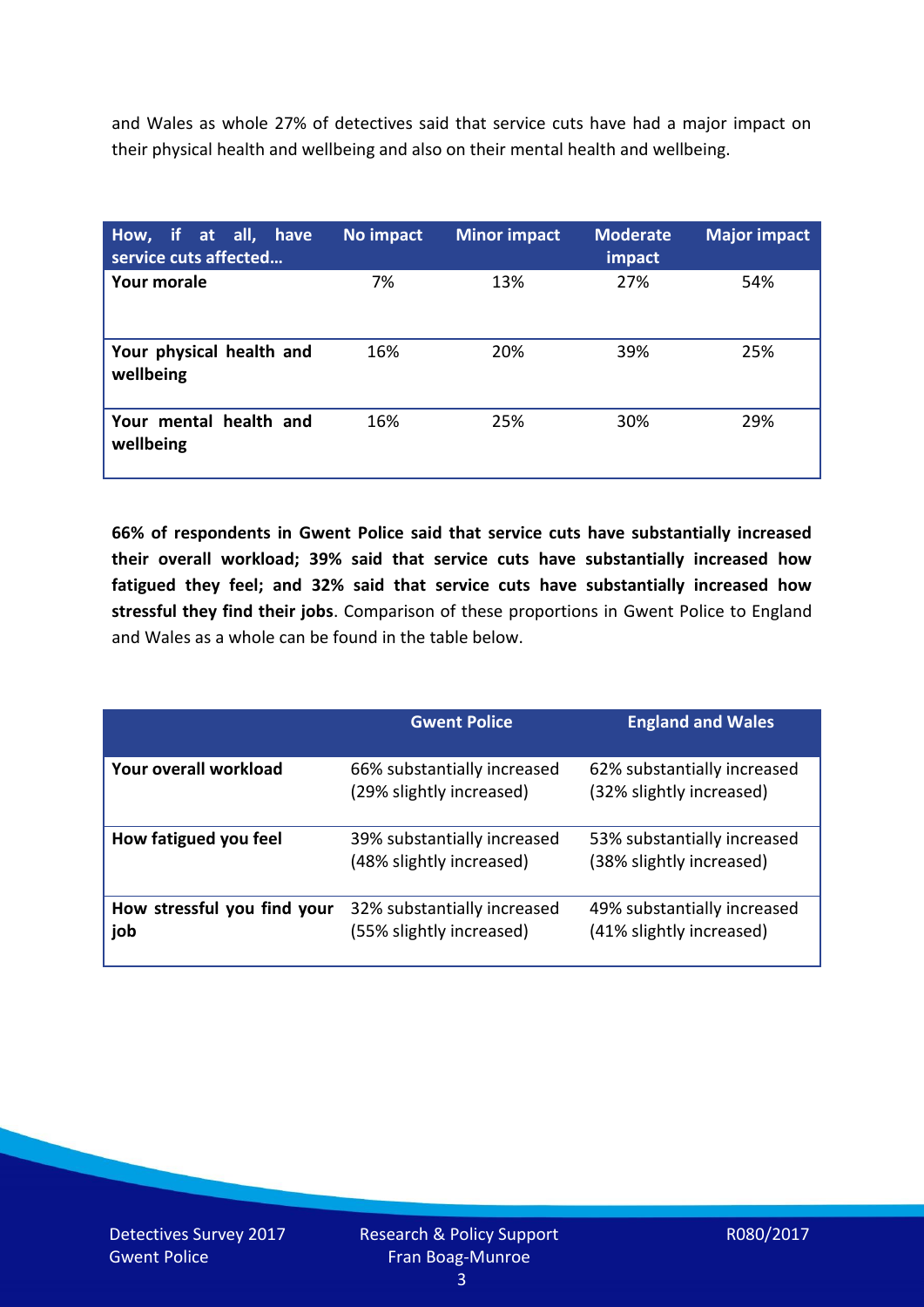## **WORKLOAD AND JOB DEMANDS**

**64% of respondents in Gwent Police said that their workload in the last 12 months was either too high or much too high**. This is lower than the national average - in England and Wales as a whole, 76% of respondents said that their workload had been too high or much too high in the last 12 months.

32% of respondents in Gwent Police said that their workload enabled them to provide the service needed to victims either most or all of the time; this compares to 27% of detectives in England and Wales as a whole. **The proportion of respondents in Gwent Police who said that their workload enabled them to provide the service needed to victims either most or all of the time has increased since 2015** when 19% of respondents felt that they could provide the service needed either most or all of the time.

In addition, 34% of respondents in Gwent Police said that their workload enabled them to provide the service needed to witnesses either most or all of the time, in comparison to 22% of detectives in England and Wales overall. **The proportion of respondents in Gwent Police who said that their workload enabled them to provide the service needed to witnesses either most or all of the time has increased since 2015**, when 25% of respondents felt that they could provide the service needed either most or all of the time.

| Does your workload enable<br>you to provide the service<br>needed to? | <b>Never</b> | <b>Sometimes</b> | Most or all of the<br>time |
|-----------------------------------------------------------------------|--------------|------------------|----------------------------|
| <b>Victims</b>                                                        | 4%           | 64%              | 32%                        |
| <b>Witnesses</b>                                                      | 4%           | 63%              | 34%                        |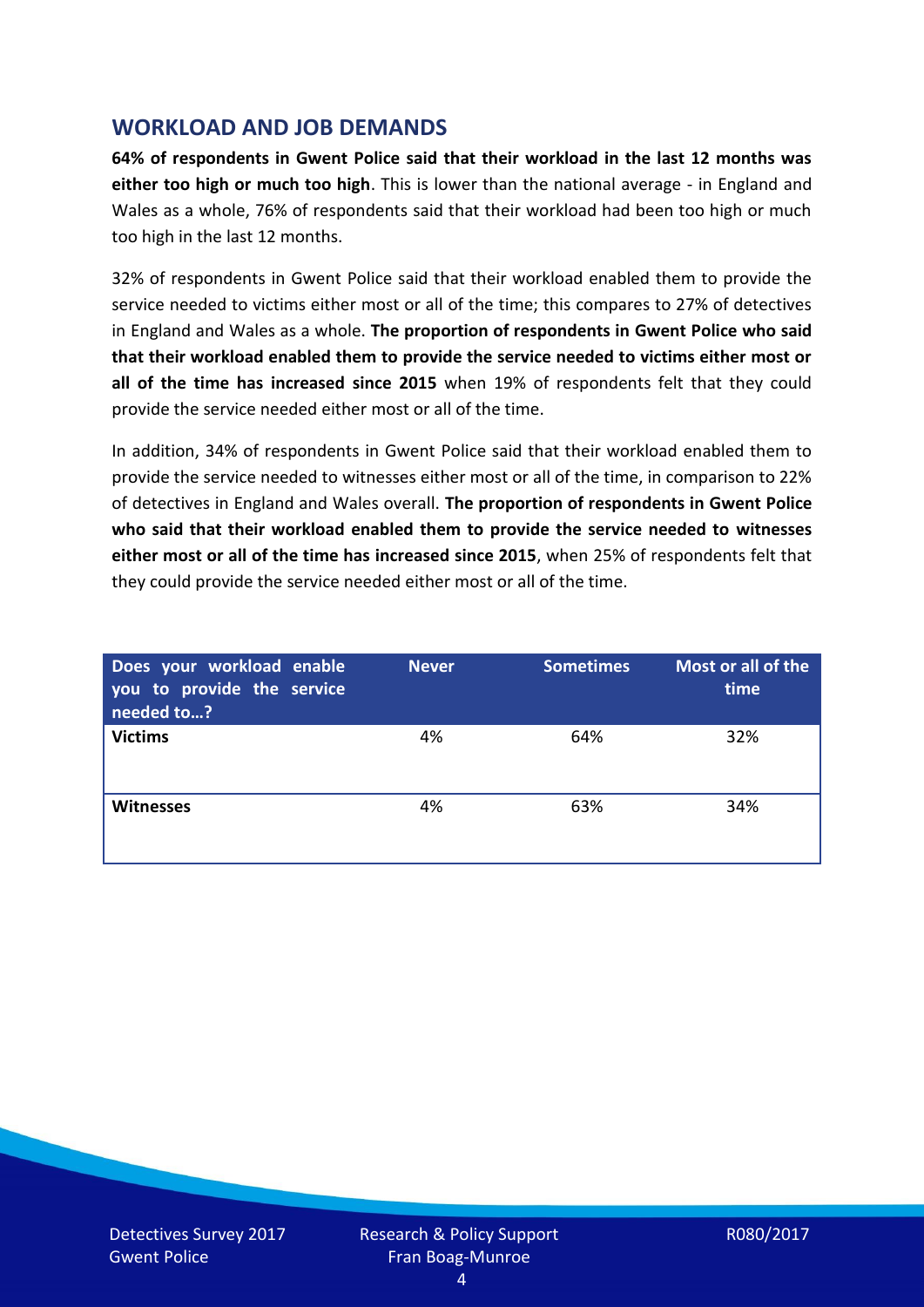#### **JOB RELATED STRESS**

In Gwent Police, **38% of respondents said that they felt emotionally drained from work either most or all of the time**. Nationally, this proportion was 48%. The proportion of respondents in Gwent Police who said that they had felt emotionally drained from work either most or all of the time has decreased since 2015, when 47% of respondents said that they felt emotionally drained from work.

**36% of respondents in Gwent Police said that their job was either very or extremely stressful**. This is the proportion of respondents who, in effect, report a non-diagnostic case of work-related stress within Gwent Police.



In England and Wales as a whole 48% of detectives reported a case of work-related stress. Therefore **the proportion of respondents in Gwent Police who reported a case of workrelated stress was lower than the national average**. The reasons given by respondents in Gwent Police for why they found their job stressful are presented below.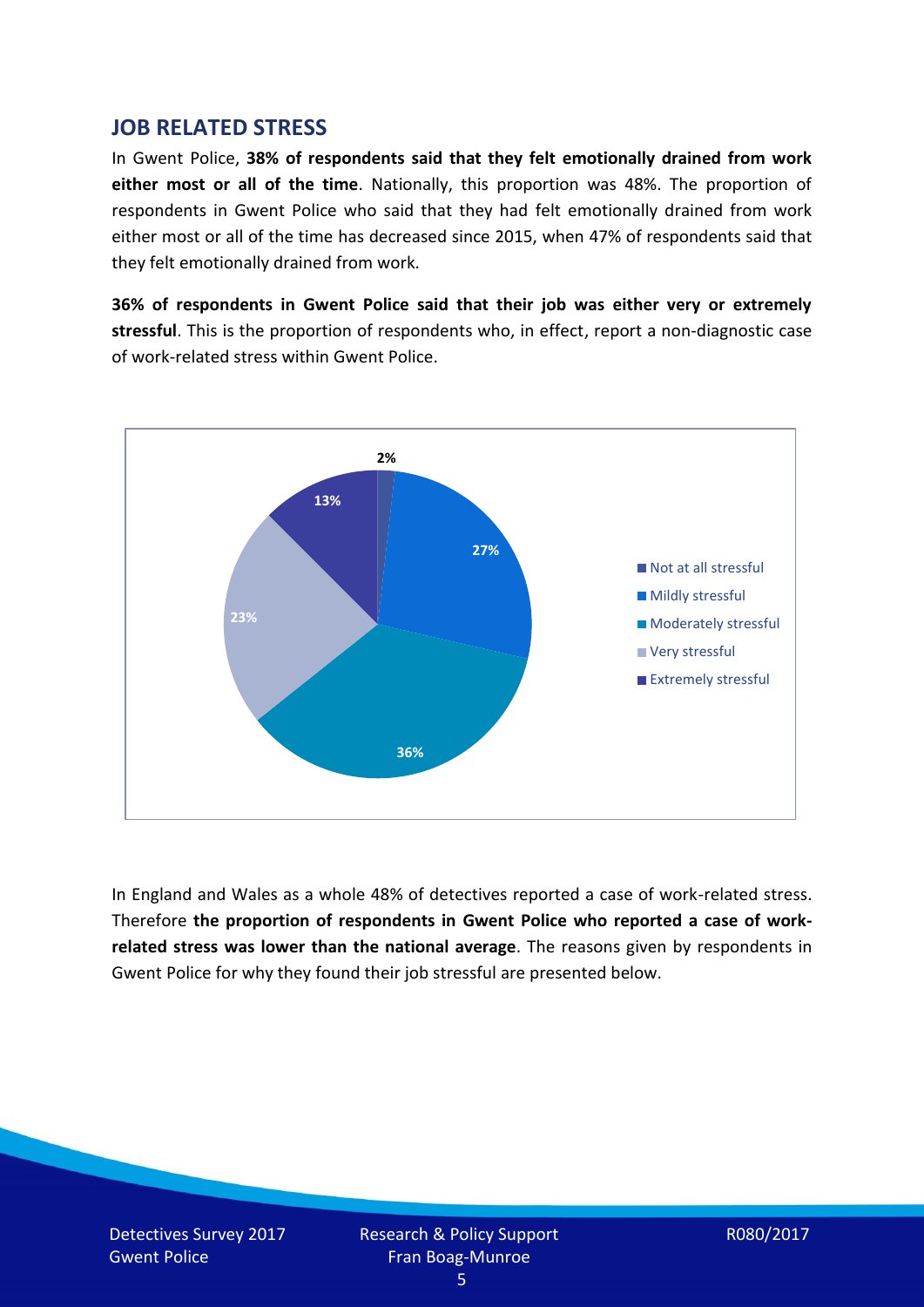| My job is stressful because                                                                | <b>Proportion</b><br>agreeing or<br>strongly<br>agreeing in<br><b>Gwent Police</b> | <b>Proportion</b><br>agreeing or<br>strongly<br>agreeing in<br><b>England and</b><br><b>Wales</b> |
|--------------------------------------------------------------------------------------------|------------------------------------------------------------------------------------|---------------------------------------------------------------------------------------------------|
| There are high levels of personal responsibility                                           | 95%                                                                                | 93%                                                                                               |
| There aren't enough officers in my team/unit                                               | 88%                                                                                | 86%                                                                                               |
| I feel like the general public and partner agencies often<br>have unrealistic expectations | 84%                                                                                | 82%                                                                                               |
| The nature of my work is high-risk                                                         | 86%                                                                                | 80%                                                                                               |
| I have a high workload                                                                     | 66%                                                                                | 80%                                                                                               |
| There is frequent organisational change                                                    | 88%                                                                                | 79%                                                                                               |
| My work is emotionally demanding                                                           | 77%                                                                                | 71%                                                                                               |
| I don't have enough time to be able to do my job to a<br>standard of which I can be proud  | 55%                                                                                | 70%                                                                                               |
| I am unable to meet all the conflicting demands on my<br>time at work                      | 55%                                                                                | 69%                                                                                               |
| I am exposed to traumatic or distressing incidents and<br>material                         | 68%                                                                                | 64%                                                                                               |
| I frequently have unrealistic time pressures                                               | 45%                                                                                | 61%                                                                                               |
| There aren't enough opportunities for professional<br>development                          | 54%                                                                                | 57%                                                                                               |
| I frequently have unachievable deadlines                                                   | 41%                                                                                | 57%                                                                                               |
| I am often pressured to work long hours                                                    | 48%                                                                                | 51%                                                                                               |
| My work-life balance is poor                                                               | 41%                                                                                | 43%                                                                                               |
| I don't feel like I have enough support from<br>management                                 | 27%                                                                                | 40%                                                                                               |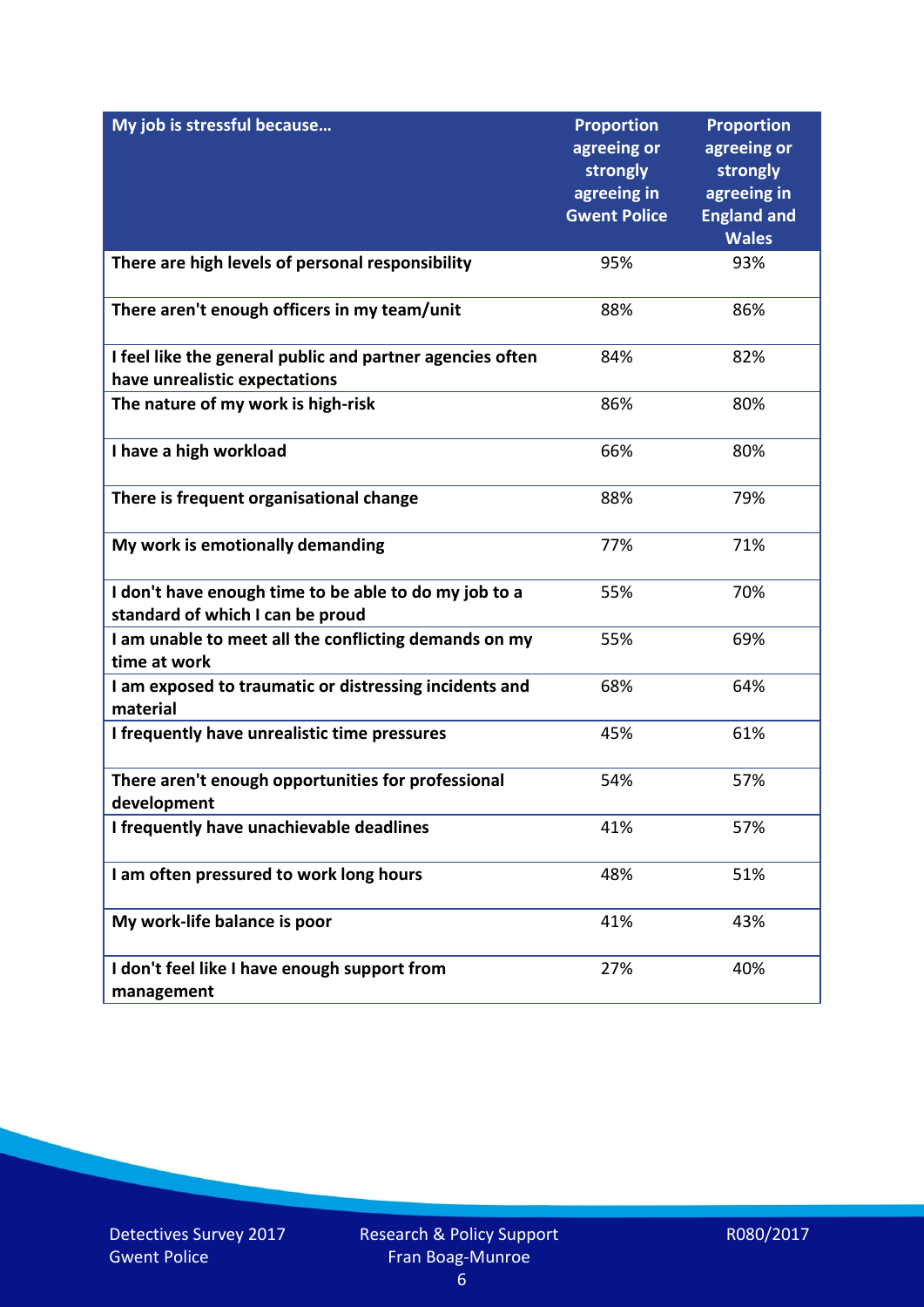## **ABSENCE AND ABSENCE BEHAVIOURS**

**Presenteeism** refers to a person attending work despite feeling that they should have taken sick leave due to their physical or mental health and wellbeing. **In Gwent Police, 71% of respondents reported at least one instance of presenteeism associated with their physical health and wellbeing** in the last 12 months**; 55% of respondents reported at least one instance of presenteeism associated with their mental health and wellbeing**.

**Leaveism** refers to a person taking annual leave or rest days rather than sick leave for their physical or mental health and wellbeing. In the last year, **53% of respondents in Gwent Police reported at least one instance of leaveism associated with their physical health and wellbeing**, whilst **38% of respondents in Gwent Police reported at least one instance of leaveism associated with their mental health and wellbeing.**

Finally, **27% of respondents in Gwent Police said that they had taken sickness absence due to their physical health and wellbeing** in the last 12 months. In addition, **13% of respondents said that they had taken sickness absence due to their mental health and wellbeing**.

Comparison of the proportions of respondents reporting presenteeism, leaveism and sickness absence in Gwent Police with England and Wales as a whole can be found in the table below.

|                             | <b>Gwent Police</b>                     |                                       | <b>England and Wales</b>                |                                       |
|-----------------------------|-----------------------------------------|---------------------------------------|-----------------------------------------|---------------------------------------|
| At least one<br>instance of | <b>Physical health</b><br>and wellbeing | <b>Mental health</b><br>and wellbeing | <b>Physical health</b><br>and wellbeing | <b>Mental health</b><br>and wellbeing |
| Presenteeism                | 71%                                     | 55%                                   | 71%                                     | 54%                                   |
| Leaveism                    | 53%                                     | 38%                                   | 42%                                     | 33%                                   |
| <b>Sickness</b><br>absence  | 27%                                     | 13%                                   | 35%                                     | 14%                                   |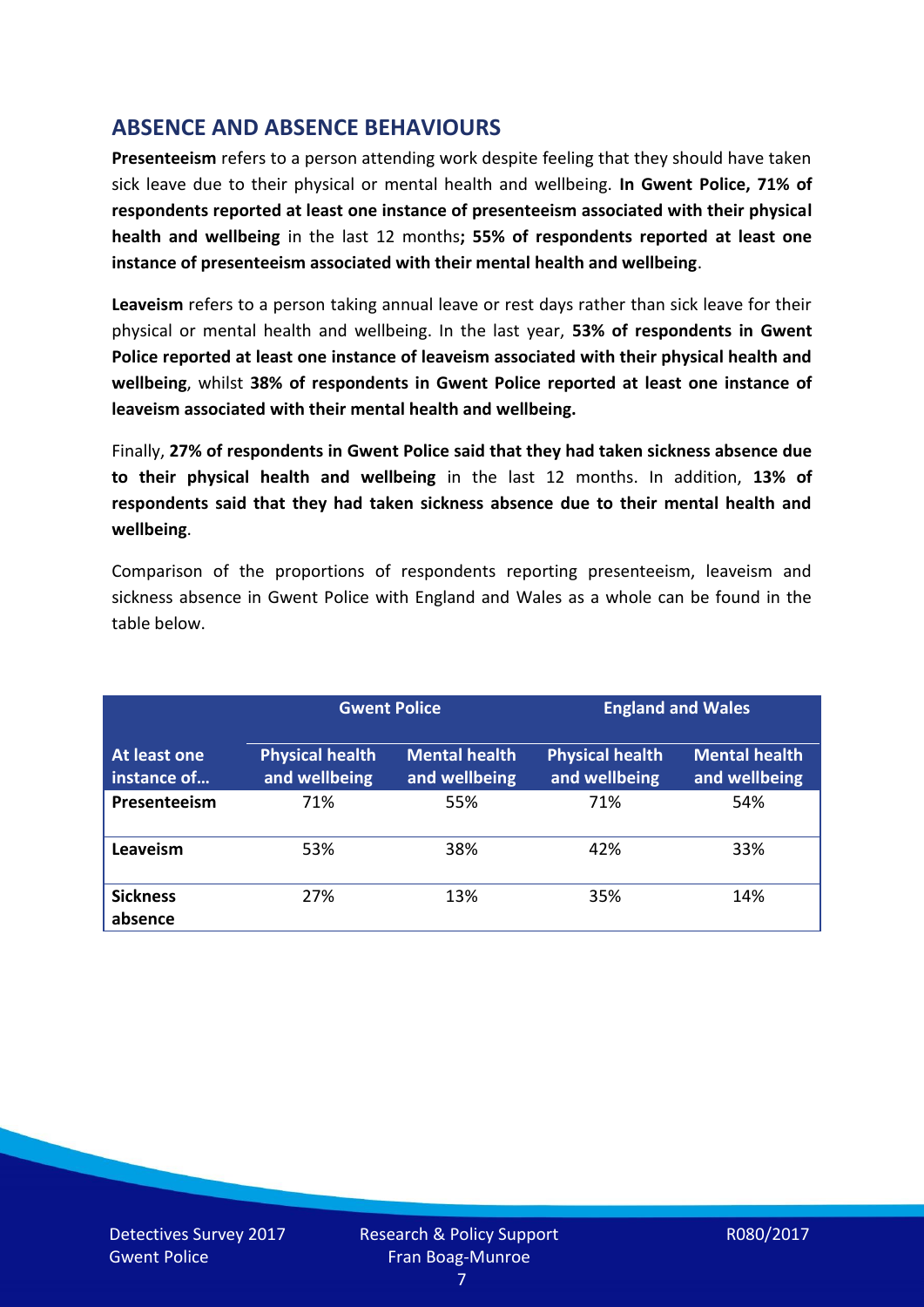### **VIEWS ABOUT THE JOB**

**91% of respondents in Gwent Police felt that the role of the detective was seen as less valuable to the force than it used to be.** This compares with 85% of detectives in England and Wales as a whole who said that they felt the role of the detective was now less valuable.

Respondents in Gwent Police were less likely to be dissatisfied than satisfied with their jobs, with **16% of respondents saying that they were dissatisfied and 71% of respondents saying that they were satisfied**. In comparison, 36% of detectives in England and Wales as a whole said that they were dissatisfied with their jobs, whilst 45% of respondents said that they were satisfied.

In addition, **the proportion of respondents in Gwent Police who said that they were dissatisfied with their job has decreased since 2015**, when 39% of respondents reported job dissatisfaction.

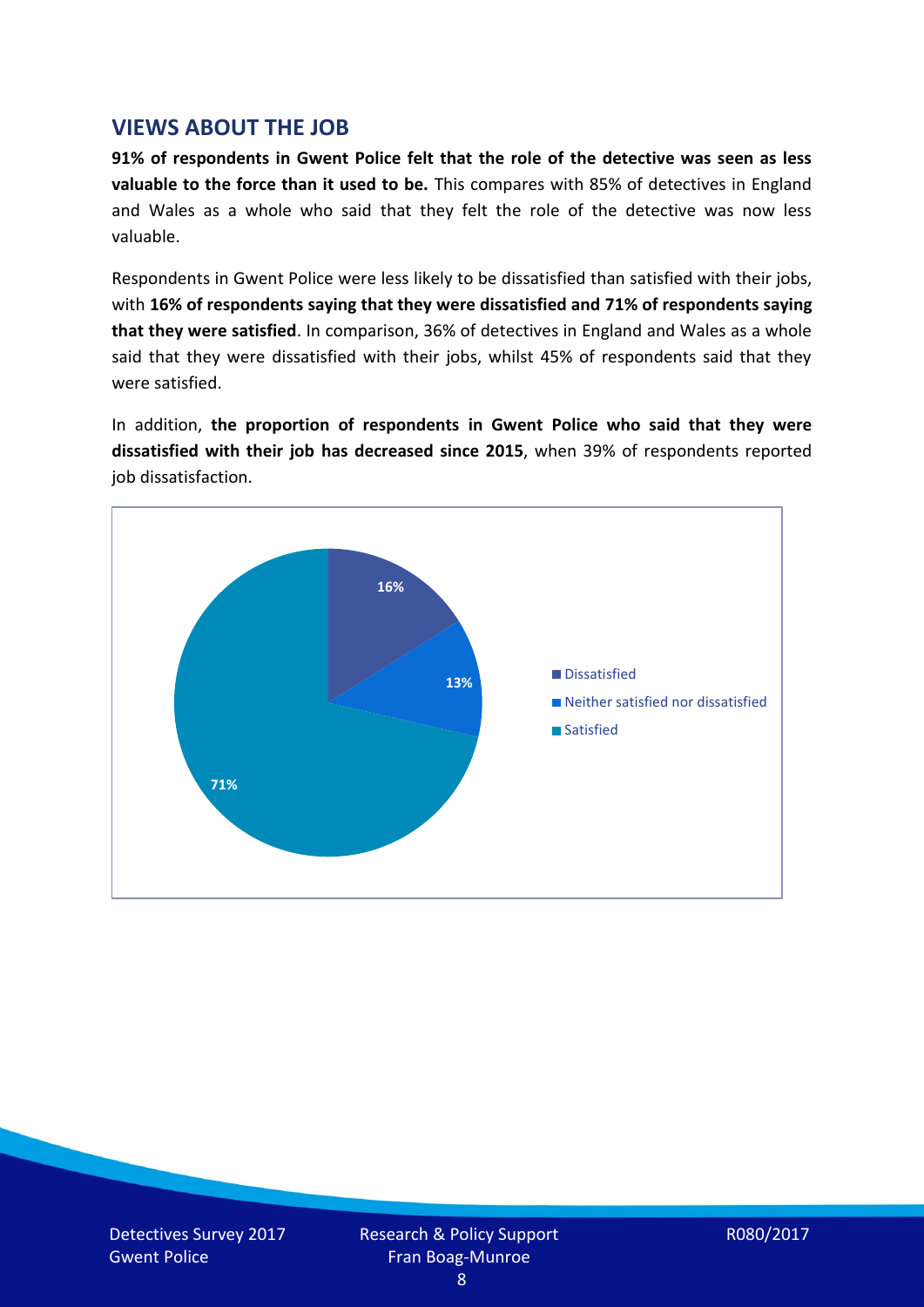## **TRAINING AND CONTINUOUS PROFESSIONAL DEVELOPMENT**

**59% of respondents in Gwent Police said that they had difficulties securing specific training opportunities**. This has increased since 2015, when 51% of respondents in Gwent Police reported difficulties securing specific training opportunities.

The proportion of respondents in Gwent Police who said that they had difficulties securing training opportunities is higher than the national average, where this year 51% of detectives said that they had difficulties securing training.

In addition, **38% of respondents in Gwent Police said that they were rarely given enough time to stay up-to-date with the latest developments in their area of work**. This compares to 56% of respondents in England and Wales as a whole. This proportion is lower than in 2015, when 54% of respondents in Gwent Police said that they rarely had enough time to keep up-to-date with the latest developments.

| Are you given enough time<br>to stay up-to-date with the<br>latest developments in your<br>area of work? | <b>Gwent Police</b> | <b>England and Wales</b> |
|----------------------------------------------------------------------------------------------------------|---------------------|--------------------------|
| Rarely                                                                                                   | 38%                 | 56%                      |
| <b>Sometimes</b>                                                                                         | 55%                 | 41%                      |
| <b>Always</b>                                                                                            | 7%                  | 4%                       |

A list of reasons why respondents in Gwent Police said that they were not able to stay up-todate with the latest developments in their field can been found in the table below.

| It is difficult to stay up-to-date with the latest developments in<br>my field because          | <b>Gwent</b><br><b>Police</b> | <b>England</b><br>and Wales |
|-------------------------------------------------------------------------------------------------|-------------------------------|-----------------------------|
| I have too many competing priorities                                                            | 70%                           | 79%                         |
| There is no time set aside by my management for study                                           | 63%                           | 76%                         |
| There are not enough officers to cover my day-to-day work for<br>me to attend relevant training | 63%                           | 76%                         |
| My workload is too high                                                                         | 64%                           | 76%                         |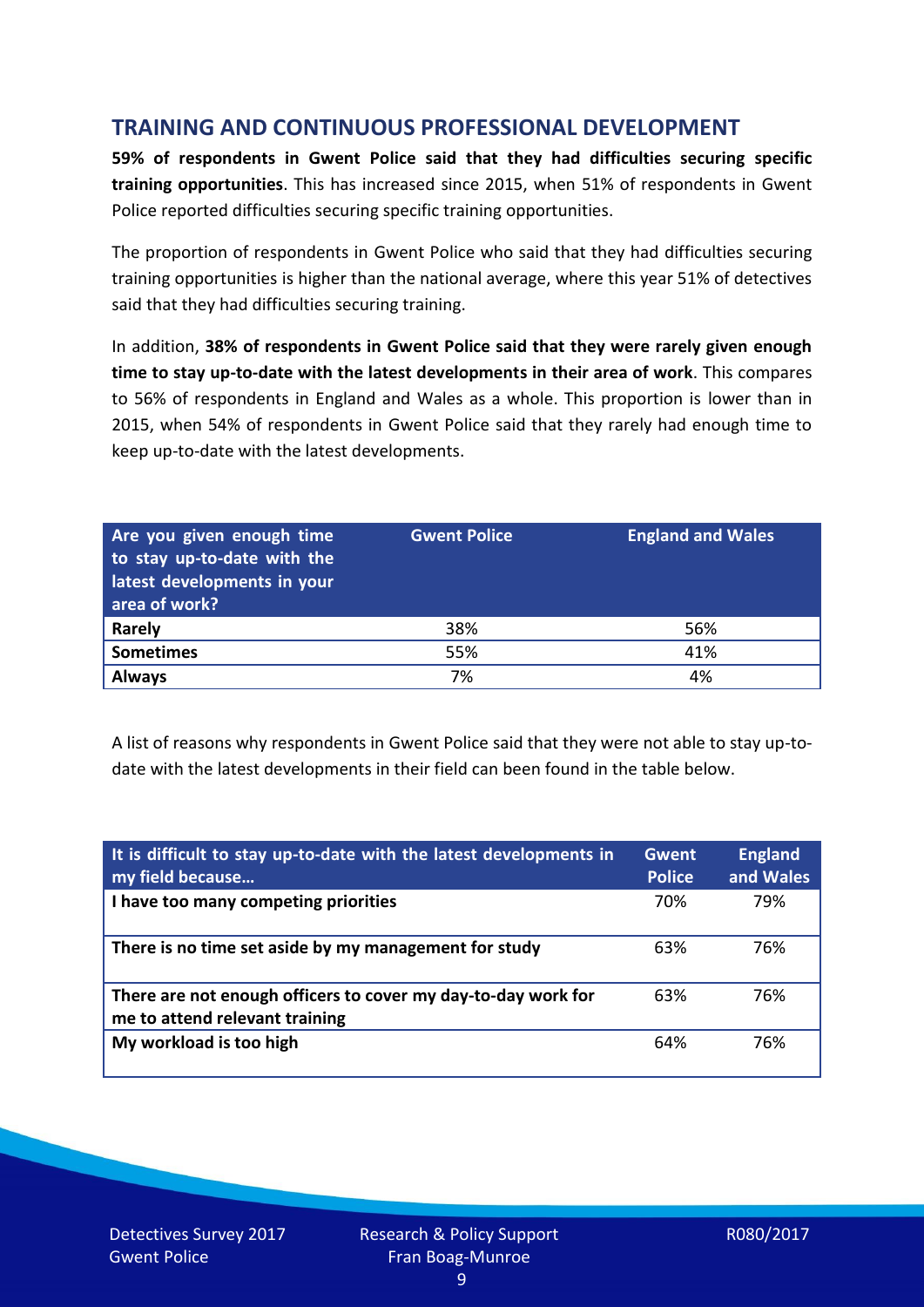| I have too many other commitments                                                        | 57% | 75% |
|------------------------------------------------------------------------------------------|-----|-----|
| The online learning package provided by NCALT is poorly<br>delivered                     | 66% | 73% |
| There are not enough formal training days                                                | 30% | 72% |
| I am too tired at the end of the day                                                     | 64% | 71% |
| Access to knowledge management systems that help<br>communicate new developments is poor | 48% | 51% |
| There is a lack of training staff                                                        | 45% | 46% |
| There is no appropriate training available                                               | 46% | 44% |

## **ATTRACTION AND RETENTION**

**41% of respondents in Gwent Police said that they would not change their career path, whilst 16% couldn't think of any job they would prefer**. 4% of respondents said that they would like to change their posting but remain a police officer.

In comparison, 11% of respondents in Gwent Police said that they would like to change jobs and stop being a police officer, 23% said that they would take any other job but with similar earnings and benefits, and 5% would quit immediately if they could find something else to do.

**The proportion of respondents in Gwent Police who said that they would quit immediately if they could find something else to do has decreased since 2015**, when 10% of respondents said that they would quit immediately if they could.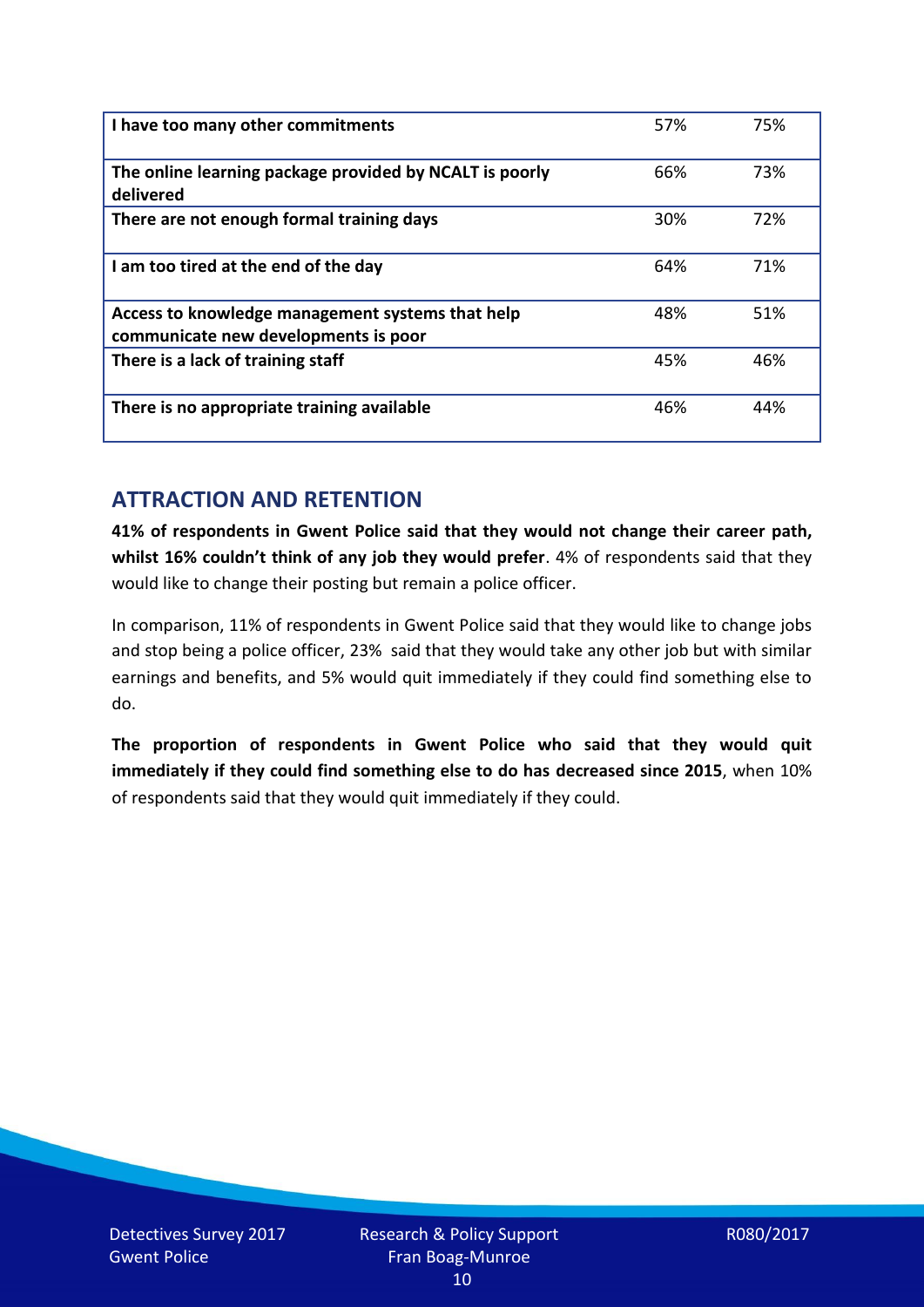|                                                                            | <b>Gwent Police</b> | <b>England and Wales</b> |
|----------------------------------------------------------------------------|---------------------|--------------------------|
| I would not change my<br>career path                                       | 41%                 | 22%                      |
| I can't think of any job I<br>would prefer                                 | 16%                 | 14%                      |
| I would like to change my<br>posting but remain a police<br>officer        | 4%                  | 14%                      |
| I would like to change my<br>job and stop being a police<br>officer        | 11%                 | 14%                      |
| I would take almost any<br>other job with similar<br>earnings and benefits | 23%                 | 26%                      |
| I would quit immediately if I<br>could find something else to<br>do        | 5%                  | 10%                      |